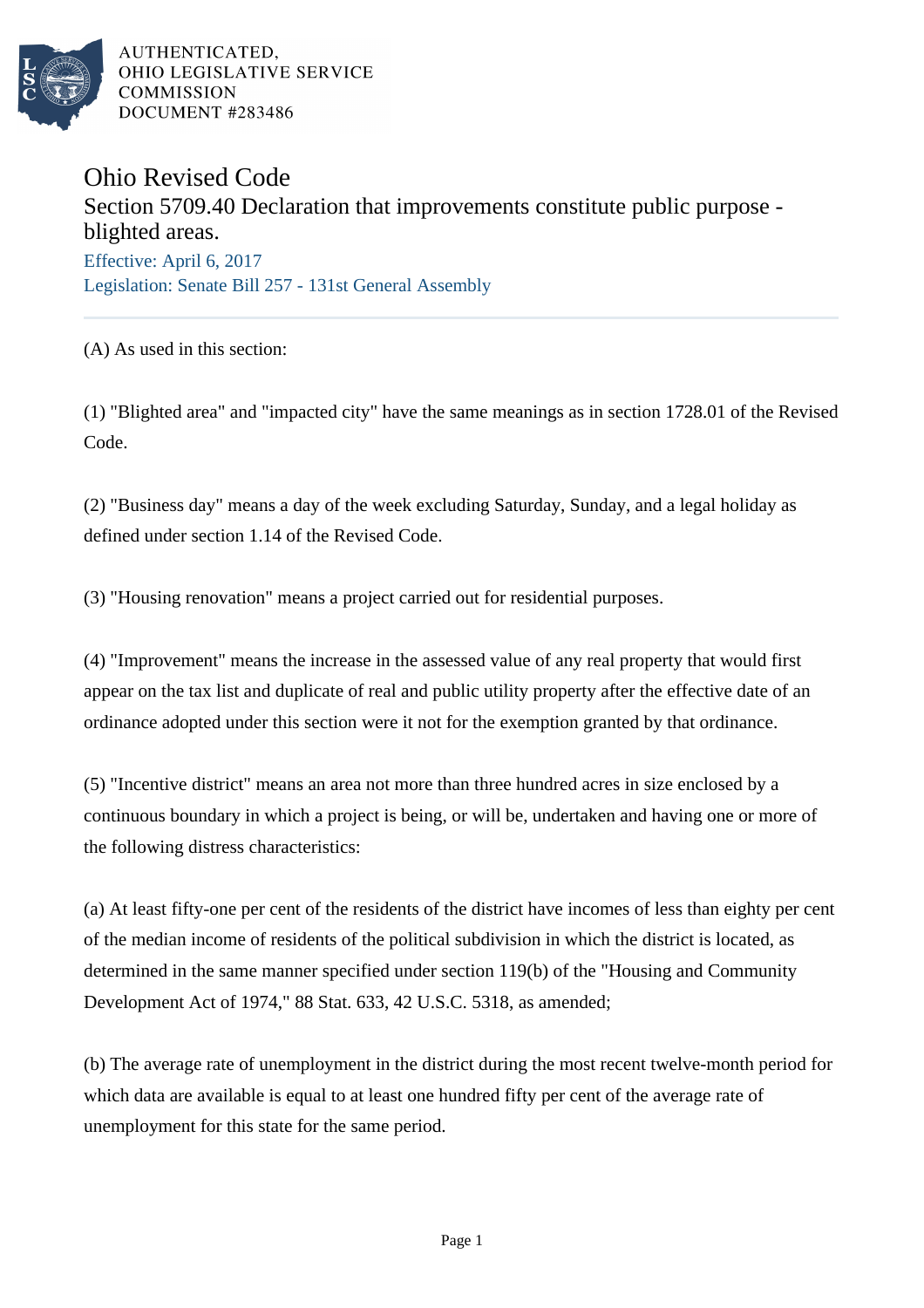

(c) At least twenty per cent of the people residing in the district live at or below the poverty level as defined in the federal Housing and Community Development Act of 1974, 42 U.S.C. 5301, as amended, and regulations adopted pursuant to that act.

(d) The district is a blighted area.

(e) The district is in a situational distress area as designated by the director of development services under division (F) of section 122.23 of the Revised Code.

(f) As certified by the engineer for the political subdivision, the public infrastructure serving the district is inadequate to meet the development needs of the district as evidenced by a written economic development plan or urban renewal plan for the district that has been adopted by the legislative authority of the subdivision.

(g) The district is comprised entirely of unimproved land that is located in a distressed area as defined in section 122.23 of the Revised Code.

(6) "Overlay" means an area of not more than three hundred acres that is a square, or that is a rectangle having two longer sides that are not more than twice the length of the two shorter sides, that the legislative authority of a municipal corporation delineates on a map of a proposed incentive district.

(7) "Project" means development activities undertaken on one or more parcels, including, but not limited to, construction, expansion, and alteration of buildings or structures, demolition, remediation, and site development, and any building or structure that results from those activities.

(8) "Public infrastructure improvement" includes, but is not limited to, public roads and highways; water and sewer lines; the continued maintenance of those public roads and highways and water and sewer lines; environmental remediation; land acquisition, including acquisition in aid of industry, commerce, distribution, or research; demolition, including demolition on private property when determined to be necessary for economic development purposes; stormwater and flood remediation projects, including such projects on private property when determined to be necessary for public health, safety, and welfare; the provision of gas, electric, and communications service facilities,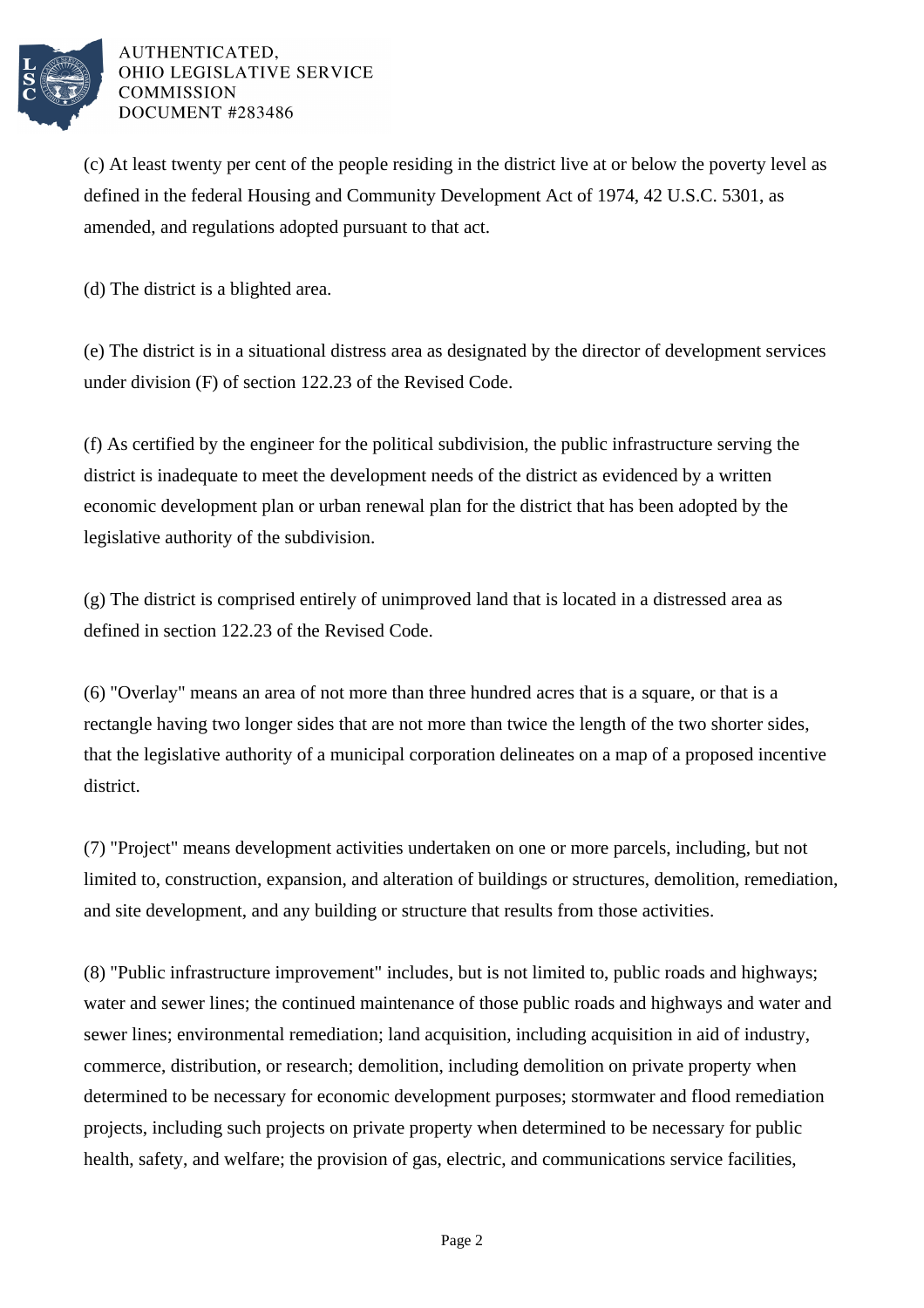

including the provision of gas or electric service facilities owned by nongovernmental entities when such improvements are determined to be necessary for economic development purposes; and the enhancement of public waterways through improvements that allow for greater public access.

(B) The legislative authority of a municipal corporation, by ordinance, may declare improvements to certain parcels of real property located in the municipal corporation to be a public purpose. Improvements with respect to a parcel that is used or to be used for residential purposes may be declared a public purpose under this division only if the parcel is located in a blighted area of an impacted city. For this purpose, "parcel that is used or to be used for residential purposes" means a parcel that, as improved, is used or to be used for purposes that would cause the tax commissioner to classify the parcel as residential property in accordance with rules adopted by the commissioner under section 5713.041 of the Revised Code. Except with the approval under division (D) of this section of the board of education of each city, local, or exempted village school district within which the improvements are located, not more than seventy-five per cent of an improvement thus declared to be a public purpose may be exempted from real property taxation for a period of not more than ten years. The ordinance shall specify the percentage of the improvement to be exempted from taxation and the life of the exemption.

An ordinance adopted or amended under this division shall designate the specific public infrastructure improvements made, to be made, or in the process of being made by the municipal corporation that directly benefit, or that once made will directly benefit, the parcels for which improvements are declared to be a public purpose. The service payments provided for in section 5709.42 of the Revised Code shall be used to finance the public infrastructure improvements designated in the ordinance, for the purpose described in division  $(D)(1)$  of this section or as provided in section 5709.43 of the Revised Code.

(C)(1) The legislative authority of a municipal corporation may adopt an ordinance creating an incentive district and declaring improvements to parcels within the district to be a public purpose and, except as provided in division  $(C)(2)$  of this section, exempt from taxation as provided in this section, but no legislative authority of a municipal corporation that has a population that exceeds twenty-five thousand, as shown by the most recent federal decennial census, shall adopt an ordinance that creates an incentive district if the sum of the taxable value of real property in the proposed district for the preceding tax year and the taxable value of all real property in the municipal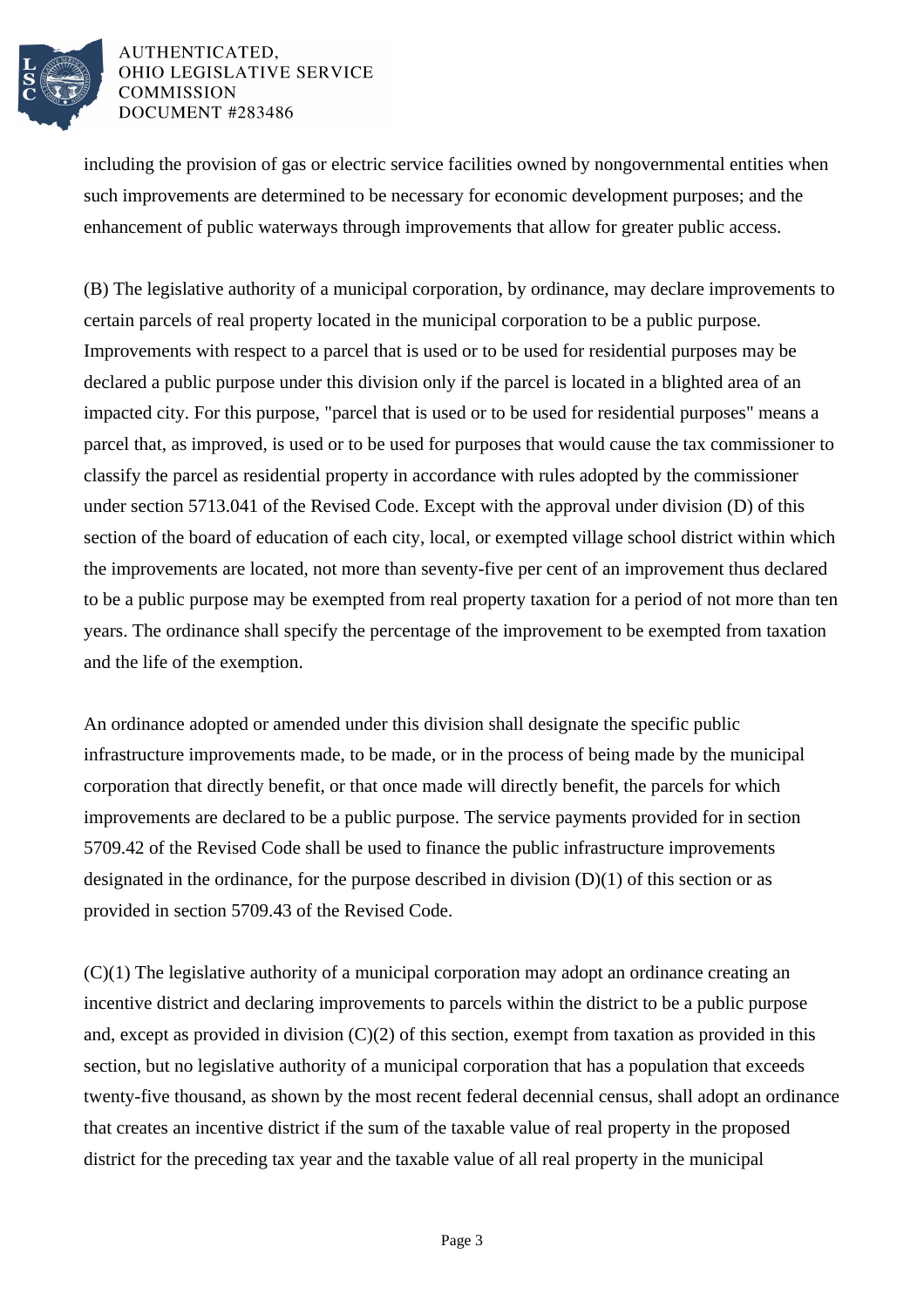

corporation that would have been taxable in the preceding year were it not for the fact that the property was in an existing incentive district and therefore exempt from taxation exceeds twenty-five per cent of the taxable value of real property in the municipal corporation for the preceding tax year. The ordinance shall delineate the boundary of the proposed district and specifically identify each parcel within the district. A proposed district may not include any parcel that is or has been exempted from taxation under division (B) of this section or that is or has been within another district created under this division. An ordinance may create more than one such district, and more than one ordinance may be adopted under division  $(C)(1)$  of this section.

(2)(a) Not later than thirty days prior to adopting an ordinance under division (C)(1) of this section, if the municipal corporation intends to apply for exemptions from taxation under section 5709.911 of the Revised Code on behalf of owners of real property located within the proposed incentive district, the legislative authority of the municipal corporation shall conduct a public hearing on the proposed ordinance. Not later than thirty days prior to the public hearing, the legislative authority shall give notice of the public hearing and the proposed ordinance by first class mail to every real property owner whose property is located within the boundaries of the proposed incentive district that is the subject of the proposed ordinance. The notice shall include a map of the proposed incentive district on which the legislative authority of the municipal corporation shall have delineated an overlay. The notice shall inform the property owner of the owner's right to exclude the owner's property from the incentive district if the owner's entire parcel of property will not be located within the overlay, by submitting a written response in accordance with division  $(C)(2)(b)$  of this section. The notice also shall include information detailing the required contents of the response, the address to which the response may be mailed, and the deadline for submitting the response.

(b) Any owner of real property located within the boundaries of an incentive district proposed under division (C)(1) of this section whose entire parcel of property is not located within the overlay may exclude the property from the proposed incentive district by submitting a written response to the legislative authority of the municipal corporation not later than forty-five days after the postmark date on the notice required under division  $(C)(2)(a)$  of this section. The response shall be sent by first class mail or delivered in person at a public hearing held by the legislative authority under division  $(C)(2)(a)$  of this section. The response shall conform to any content requirements that may be established by the municipal corporation and included in the notice provided under division (C)(2)(a) of this section. In the response, property owners may identify a parcel by street address, by the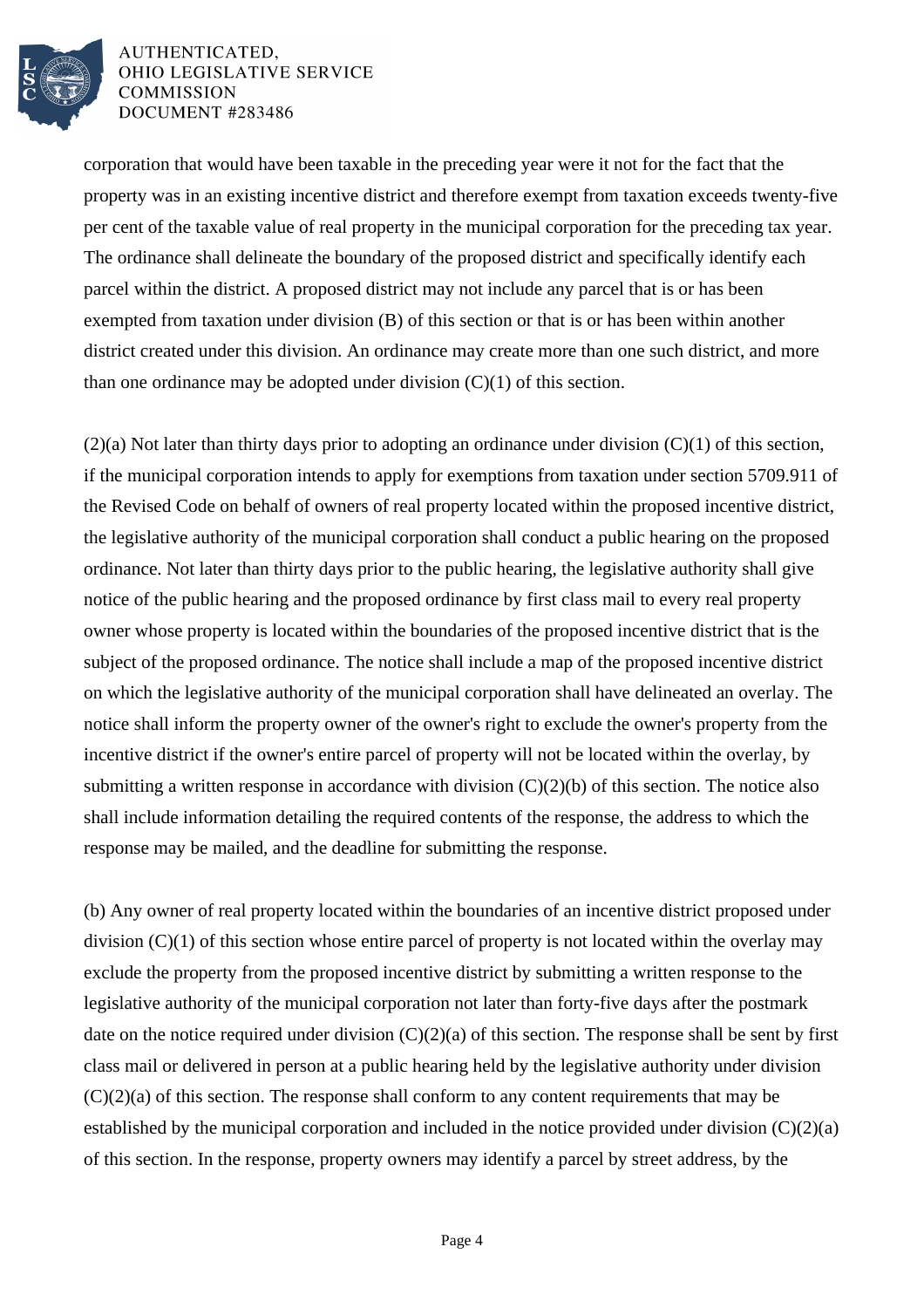

manner in which it is identified in the ordinance, or by other means allowing the identity of the parcel to be ascertained.

(c) Before adopting an ordinance under division  $(C)(1)$  of this section, the legislative authority of a municipal corporation shall amend the ordinance to exclude any parcel located wholly or partly outside the overlay for which a written response has been submitted under division  $(C)(2)(b)$  of this section. A municipal corporation shall not apply for exemptions from taxation under section 5709.911 of the Revised Code for any such parcel, and service payments may not be required from the owner of the parcel. Improvements to a parcel excluded from an incentive district under this division may be exempted from taxation under division (B) of this section pursuant to an ordinance adopted under that division or under any other section of the Revised Code under which the parcel qualifies.

 $(3)(a)$  An ordinance adopted under division  $(C)(1)$  of this section shall specify the life of the incentive district and the percentage of the improvements to be exempted, shall designate the public infrastructure improvements made, to be made, or in the process of being made, that benefit or serve, or, once made, will benefit or serve parcels in the district. The ordinance also shall identify one or more specific projects being, or to be, undertaken in the district that place additional demand on the public infrastructure improvements designated in the ordinance. The project identified may, but need not be, the project under division  $(C)(3)(b)$  of this section that places real property in use for commercial or industrial purposes. Except as otherwise permitted under that division, the service payments provided for in section 5709.42 of the Revised Code shall be used to finance the designated public infrastructure improvements, for the purpose described in division (D)(1), (E), or (F) of this section, or as provided in section 5709.43 of the Revised Code.

An ordinance adopted under division (C)(1) of this section on or after March 30, 2006, shall not designate police or fire equipment as public infrastructure improvements, and no service payment provided for in section 5709.42 of the Revised Code and received by the municipal corporation under the ordinance shall be used for police or fire equipment.

(b) An ordinance adopted under division (C)(1) of this section may authorize the use of service payments provided for in section 5709.42 of the Revised Code for the purpose of housing renovations within the incentive district, provided that the ordinance also designates public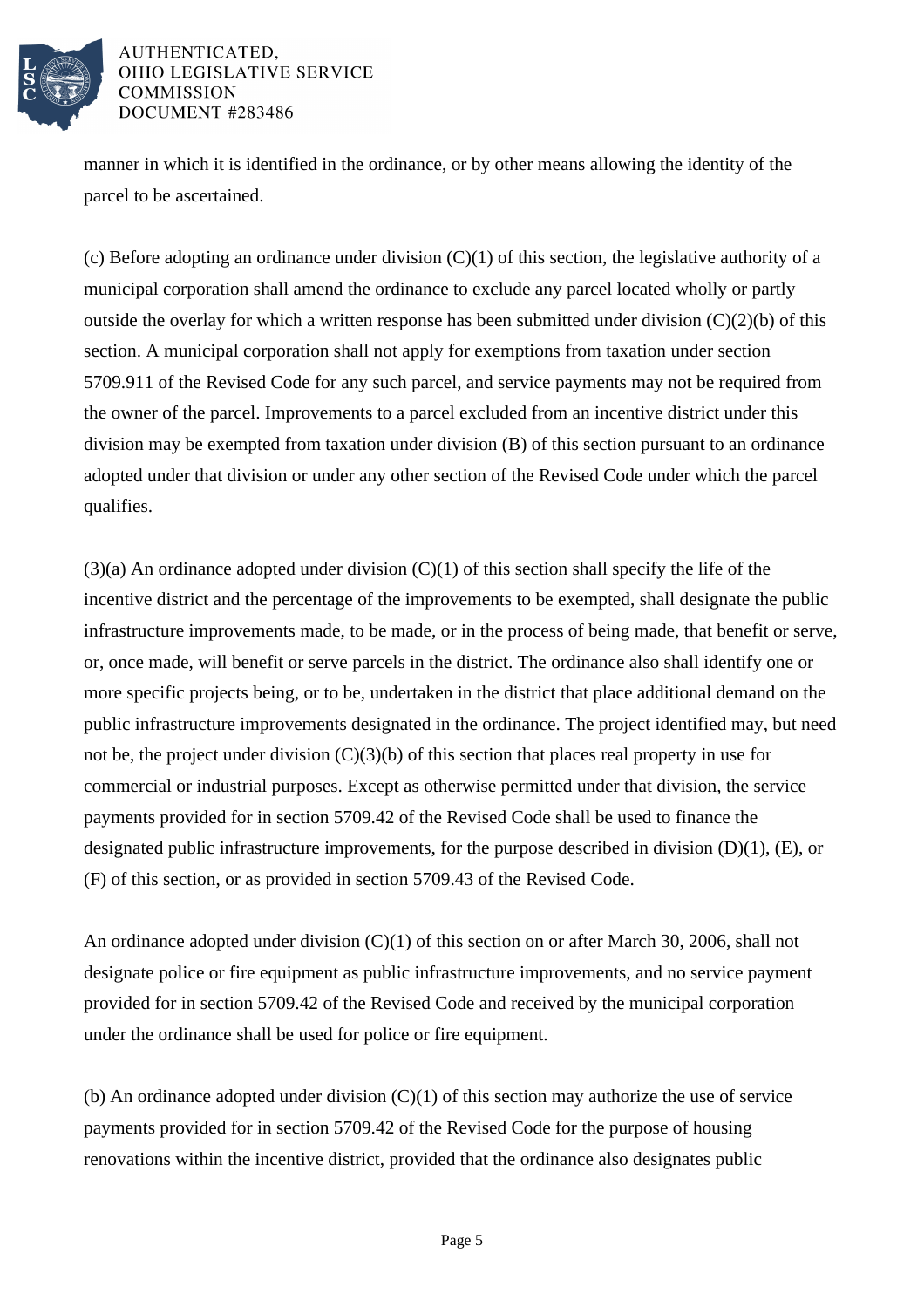

infrastructure improvements that benefit or serve the district, and that a project within the district places real property in use for commercial or industrial purposes. Service payments may be used to finance or support loans, deferred loans, and grants to persons for the purpose of housing renovations within the district. The ordinance shall designate the parcels within the district that are eligible for housing renovation. The ordinance shall state separately the amounts or the percentages of the expected aggregate service payments that are designated for each public infrastructure improvement and for the general purpose of housing renovations.

(4) Except with the approval of the board of education of each city, local, or exempted village school district within the territory of which the incentive district is or will be located, and subject to division (E) of this section, the life of an incentive district shall not exceed ten years, and the percentage of improvements to be exempted shall not exceed seventy-five per cent. With approval of the board of education, the life of a district may be not more than thirty years, and the percentage of improvements to be exempted may be not more than one hundred per cent. The approval of a board of education shall be obtained in the manner provided in division (D) of this section.

(D)(1) If the ordinance declaring improvements to a parcel to be a public purpose or creating an incentive district specifies that payments in lieu of taxes provided for in section 5709.42 of the Revised Code shall be paid to the city, local, or exempted village, and joint vocational school district in which the parcel or incentive district is located in the amount of the taxes that would have been payable to the school district if the improvements had not been exempted from taxation, the percentage of the improvement that may be exempted from taxation may exceed seventy-five per cent, and the exemption may be granted for up to thirty years, without the approval of the board of education as otherwise required under division (D)(2) of this section.

(2) Improvements with respect to a parcel may be exempted from taxation under division (B) of this section, and improvements to parcels within an incentive district may be exempted from taxation under division (C) of this section, for up to ten years or, with the approval under this paragraph of the board of education of the city, local, or exempted village school district within which the parcel or district is located, for up to thirty years. The percentage of the improvement exempted from taxation may, with such approval, exceed seventy-five per cent, but shall not exceed one hundred per cent. Not later than forty-five business days prior to adopting an ordinance under this section declaring improvements to be a public purpose that is subject to approval by a board of education under this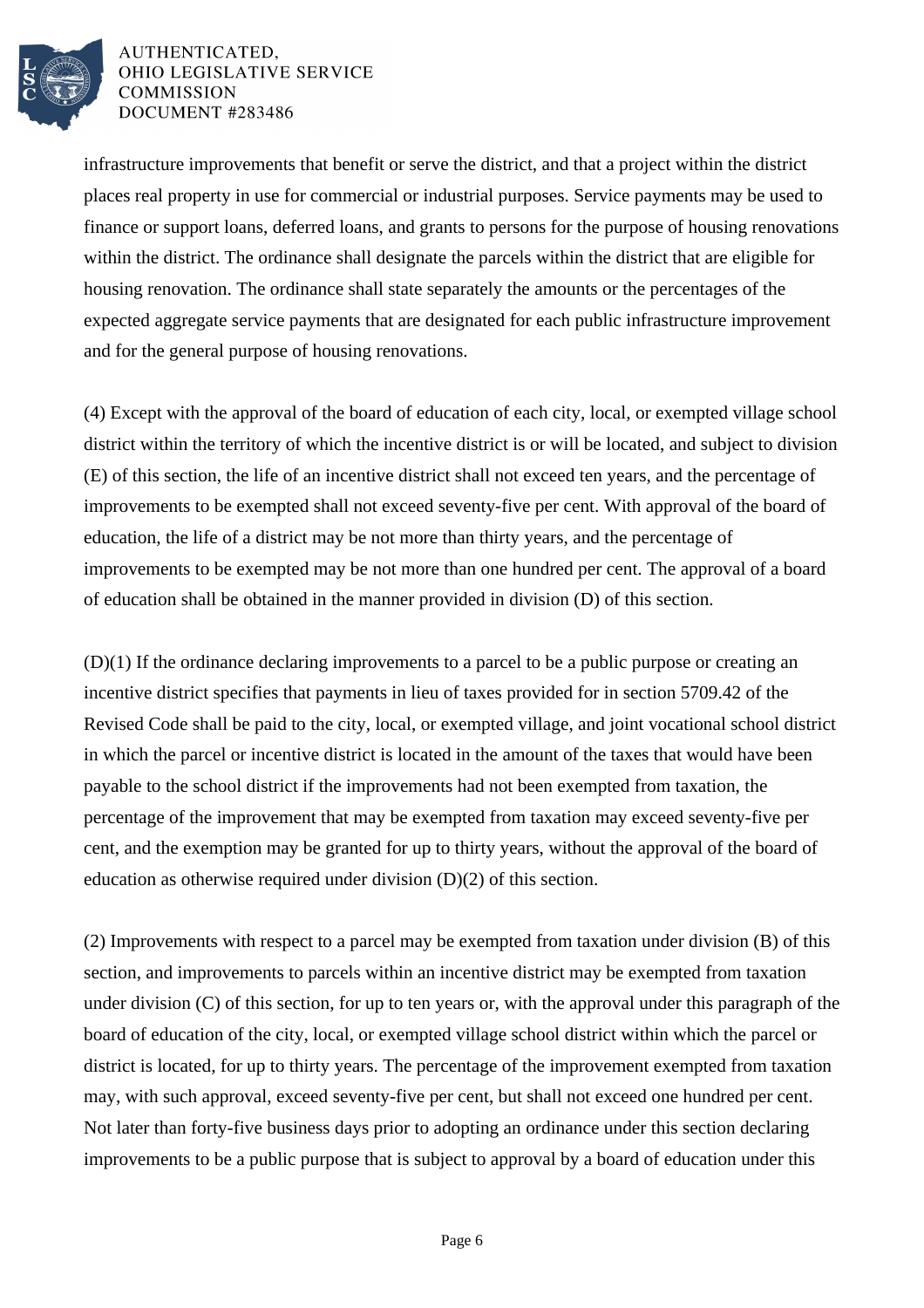

division, the legislative authority shall deliver to the board of education a notice stating its intent to adopt an ordinance making that declaration. The notice regarding improvements with respect to a parcel under division (B) of this section shall identify the parcels for which improvements are to be exempted from taxation, provide an estimate of the true value in money of the improvements, specify the period for which the improvements would be exempted from taxation and the percentage of the improvement that would be exempted, and indicate the date on which the legislative authority intends to adopt the ordinance. The notice regarding improvements to parcels within an incentive district under division (C) of this section shall delineate the boundaries of the district, specifically identify each parcel within the district, identify each anticipated improvement in the district, provide an estimate of the true value in money of each such improvement, specify the life of the district and the percentage of improvements that would be exempted, and indicate the date on which the legislative authority intends to adopt the ordinance. The board of education, by resolution adopted by a majority of the board, may approve the exemption for the period or for the exemption percentage specified in the notice; may disapprove the exemption for the number of years in excess of ten, may disapprove the exemption for the percentage of the improvement to be exempted in excess of seventy-five per cent, or both; or may approve the exemption on the condition that the legislative authority and the board negotiate an agreement providing for compensation to the school district equal in value to a percentage of the amount of taxes exempted in the eleventh and subsequent years of the exemption period or, in the case of exemption percentages in excess of seventy-five per cent, compensation equal in value to a percentage of the taxes that would be payable on the portion of the improvement in excess of seventy-five per cent were that portion to be subject to taxation, or other mutually agreeable compensation. If an agreement is negotiated between the legislative authority and the board to compensate the school district for all or part of the taxes exempted, including agreements for payments in lieu of taxes under section 5709.42 of the Revised Code, the legislative authority shall compensate the joint vocational school district within which the parcel or district is located at the same rate and under the same terms received by the city, local, or exempted village school district.

(3) The board of education shall certify its resolution to the legislative authority not later than fourteen days prior to the date the legislative authority intends to adopt the ordinance as indicated in the notice. If the board of education and the legislative authority negotiate a mutually acceptable compensation agreement, the ordinance may declare the improvements a public purpose for the number of years specified in the ordinance or, in the case of exemption percentages in excess of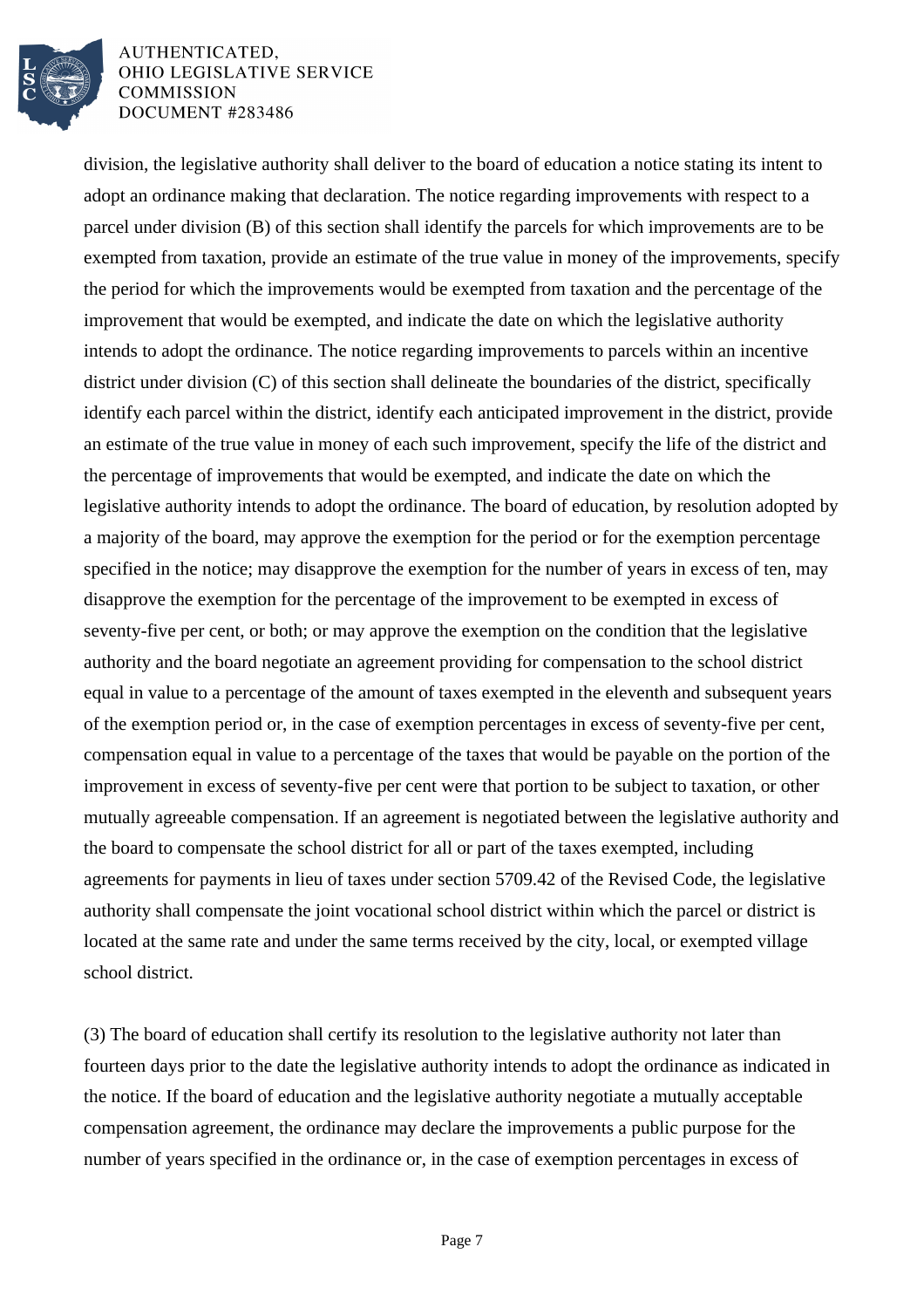

seventy-five per cent, for the exemption percentage specified in the ordinance. In either case, if the board and the legislative authority fail to negotiate a mutually acceptable compensation agreement, the ordinance may declare the improvements a public purpose for not more than ten years, and shall not exempt more than seventy-five per cent of the improvements from taxation. If the board fails to certify a resolution to the legislative authority within the time prescribed by this division, the legislative authority thereupon may adopt the ordinance and may declare the improvements a public purpose for up to thirty years, or, in the case of exemption percentages proposed in excess of seventy-five per cent, for the exemption percentage specified in the ordinance. The legislative authority may adopt the ordinance at any time after the board of education certifies its resolution approving the exemption to the legislative authority, or, if the board approves the exemption on the condition that a mutually acceptable compensation agreement be negotiated, at any time after the compensation agreement is agreed to by the board and the legislative authority.

(4) If a board of education has adopted a resolution waiving its right to approve exemptions from taxation under this section and the resolution remains in effect, approval of exemptions by the board is not required under division (D) of this section. If a board of education has adopted a resolution allowing a legislative authority to deliver the notice required under division (D) of this section fewer than forty-five business days prior to the legislative authority's adoption of the ordinance, the legislative authority shall deliver the notice to the board not later than the number of days prior to such adoption as prescribed by the board in its resolution. If a board of education adopts a resolution waiving its right to approve agreements or shortening the notification period, the board shall certify a copy of the resolution to the legislative authority. If the board of education rescinds such a resolution, it shall certify notice of the rescission to the legislative authority.

(5) If the legislative authority is not required by division (D) of this section to notify the board of education of the legislative authority's intent to declare improvements to be a public purpose, the legislative authority shall comply with the notice requirements imposed under section 5709.83 of the Revised Code, unless the board has adopted a resolution under that section waiving its right to receive such a notice.

 $(E)(1)$  If a proposed ordinance under division  $(C)(1)$  of this section exempts improvements with respect to a parcel within an incentive district for more than ten years, or the percentage of the improvement exempted from taxation exceeds seventy-five per cent, not later than forty-five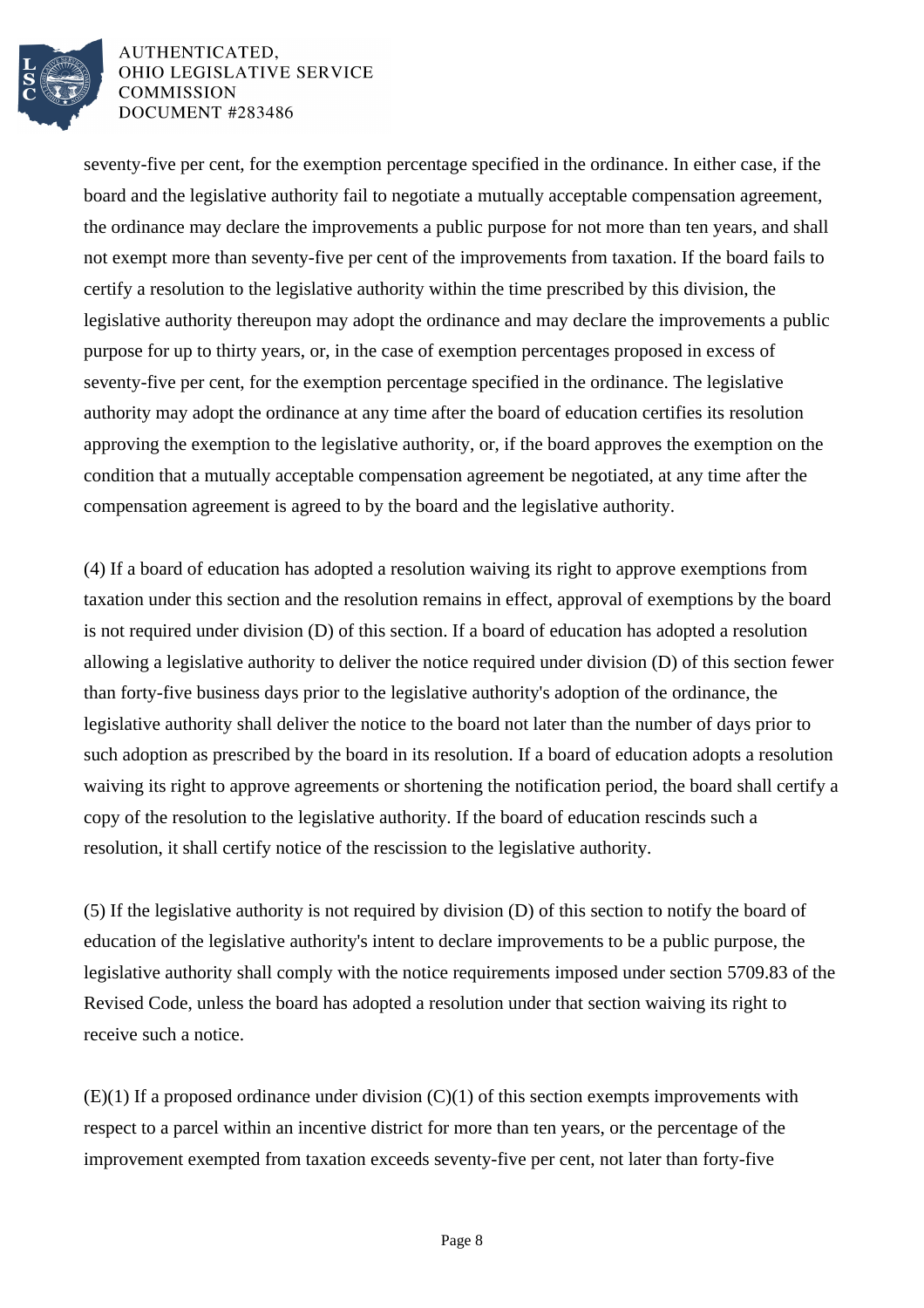

business days prior to adopting the ordinance the legislative authority of the municipal corporation shall deliver to the board of county commissioners of the county within which the incentive district will be located a notice that states its intent to adopt an ordinance creating an incentive district. The notice shall include a copy of the proposed ordinance, identify the parcels for which improvements are to be exempted from taxation, provide an estimate of the true value in money of the improvements, specify the period of time for which the improvements would be exempted from taxation, specify the percentage of the improvements that would be exempted from taxation, and indicate the date on which the legislative authority intends to adopt the ordinance.

(2) The board of county commissioners, by resolution adopted by a majority of the board, may object to the exemption for the number of years in excess of ten, may object to the exemption for the percentage of the improvement to be exempted in excess of seventy-five per cent, or both. If the board of county commissioners objects, the board may negotiate a mutually acceptable compensation agreement with the legislative authority. In no case shall the compensation provided to the board exceed the property taxes forgone due to the exemption. If the board of county commissioners objects, and the board and legislative authority fail to negotiate a mutually acceptable compensation agreement, the ordinance adopted under division (C)(1) of this section shall provide to the board compensation in the eleventh and subsequent years of the exemption period equal in value to not more than fifty per cent of the taxes that would be payable to the county or, if the board's objection includes an objection to an exemption percentage in excess of seventy-five per cent, compensation equal in value to not more than fifty per cent of the taxes that would be payable to the county, on the portion of the improvement in excess of seventy-five per cent, were that portion to be subject to taxation. The board of county commissioners shall certify its resolution to the legislative authority not later than thirty days after receipt of the notice.

(3) If the board of county commissioners does not object or fails to certify its resolution objecting to an exemption within thirty days after receipt of the notice, the legislative authority may adopt the ordinance, and no compensation shall be provided to the board of county commissioners. If the board timely certifies its resolution objecting to the ordinance, the legislative authority may adopt the ordinance at any time after a mutually acceptable compensation agreement is agreed to by the board and the legislative authority, or, if no compensation agreement is negotiated, at any time after the legislative authority agrees in the proposed ordinance to provide compensation to the board of fifty per cent of the taxes that would be payable to the county in the eleventh and subsequent years of the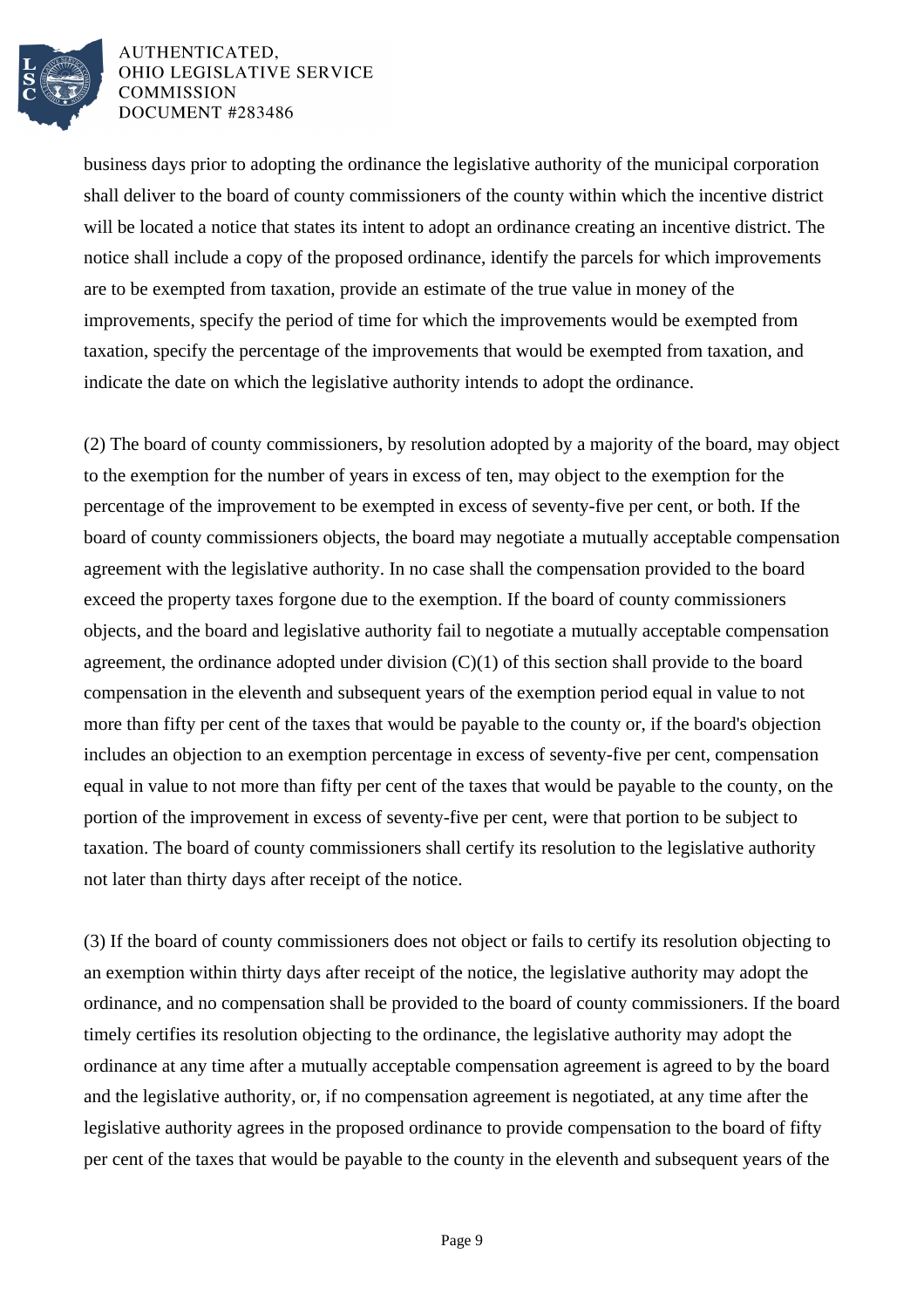

exemption period or on the portion of the improvement in excess of seventy-five per cent, were that portion to be subject to taxation.

(F) Service payments in lieu of taxes that are attributable to any amount by which the effective tax rate of either a renewal levy with an increase or a replacement levy exceeds the effective tax rate of the levy renewed or replaced, or that are attributable to an additional levy, for a levy authorized by the voters for any of the following purposes on or after January 1, 2006, and which are provided pursuant to an ordinance creating an incentive district under division (C)(1) of this section that is adopted on or after January 1, 2006, shall be distributed to the appropriate taxing authority as required under division (C) of section 5709.42 of the Revised Code in an amount equal to the amount of taxes from that additional levy or from the increase in the effective tax rate of such renewal or replacement levy that would have been payable to that taxing authority from the following levies were it not for the exemption authorized under division (C) of this section:

(1) A tax levied under division (L) of section 5705.19 or section 5705.191 or 5705.222 of the Revised Code for community developmental disabilities programs and services pursuant to Chapter 5126. of the Revised Code;

(2) A tax levied under division (Y) of section 5705.19 of the Revised Code for providing or maintaining senior citizens services or facilities;

(3) A tax levied under section 5705.22 of the Revised Code for county hospitals;

(4) A tax levied by a joint-county district or by a county under section 5705.19, 5705.191, or 5705.221 of the Revised Code for alcohol, drug addiction, and mental health services or facilities;

(5) A tax levied under section 5705.23 of the Revised Code for library purposes;

(6) A tax levied under section 5705.24 of the Revised Code for the support of children services and the placement and care of children;

(7) A tax levied under division (Z) of section 5705.19 of the Revised Code for the provision and maintenance of zoological park services and facilities under section 307.76 of the Revised Code;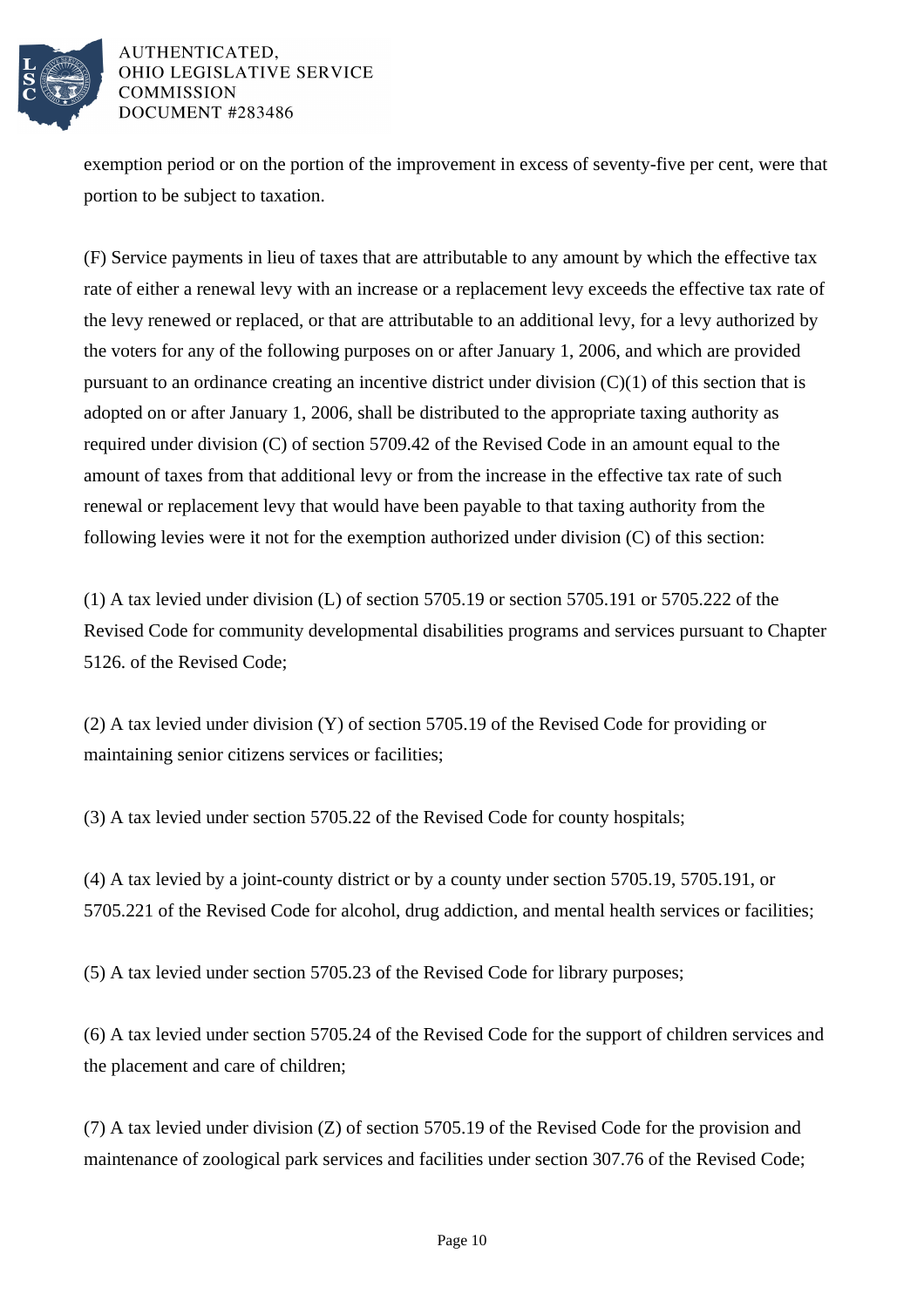

(8) A tax levied under section 511.27 or division (H) of section 5705.19 of the Revised Code for the support of township park districts;

(9) A tax levied under division (A), (F), or (H) of section 5705.19 of the Revised Code for parks and recreational purposes of a joint recreation district organized pursuant to division (B) of section 755.14 of the Revised Code;

(10) A tax levied under section 1545.20 or 1545.21 of the Revised Code for park district purposes;

(11) A tax levied under section 5705.191 of the Revised Code for the purpose of making appropriations for public assistance; human or social services; public relief; public welfare; public health and hospitalization; and support of general hospitals;

(12) A tax levied under section 3709.29 of the Revised Code for a general health district program.

(G) An exemption from taxation granted under this section commences with the tax year specified in the ordinance so long as the year specified in the ordinance commences after the effective date of the ordinance. If the ordinance specifies a year commencing before the effective date of the resolution or specifies no year whatsoever, the exemption commences with the tax year in which an exempted improvement first appears on the tax list and duplicate of real and public utility property and that commences after the effective date of the ordinance. In lieu of stating a specific year, the ordinance may provide that the exemption commences in the tax year in which the value of an improvement exceeds a specified amount or in which the construction of one or more improvements is completed, provided that such tax year commences after the effective date of the ordinance. With respect to the exemption of improvements to parcels under division (B) of this section, the ordinance may allow for the exemption to commence in different tax years on a parcel-by-parcel basis, with a separate exemption term specified for each parcel.

Except as otherwise provided in this division, the exemption ends on the date specified in the ordinance as the date the improvement ceases to be a public purpose or the incentive district expires, or ends on the date on which the public infrastructure improvements and housing renovations are paid in full from the municipal public improvement tax increment equivalent fund established under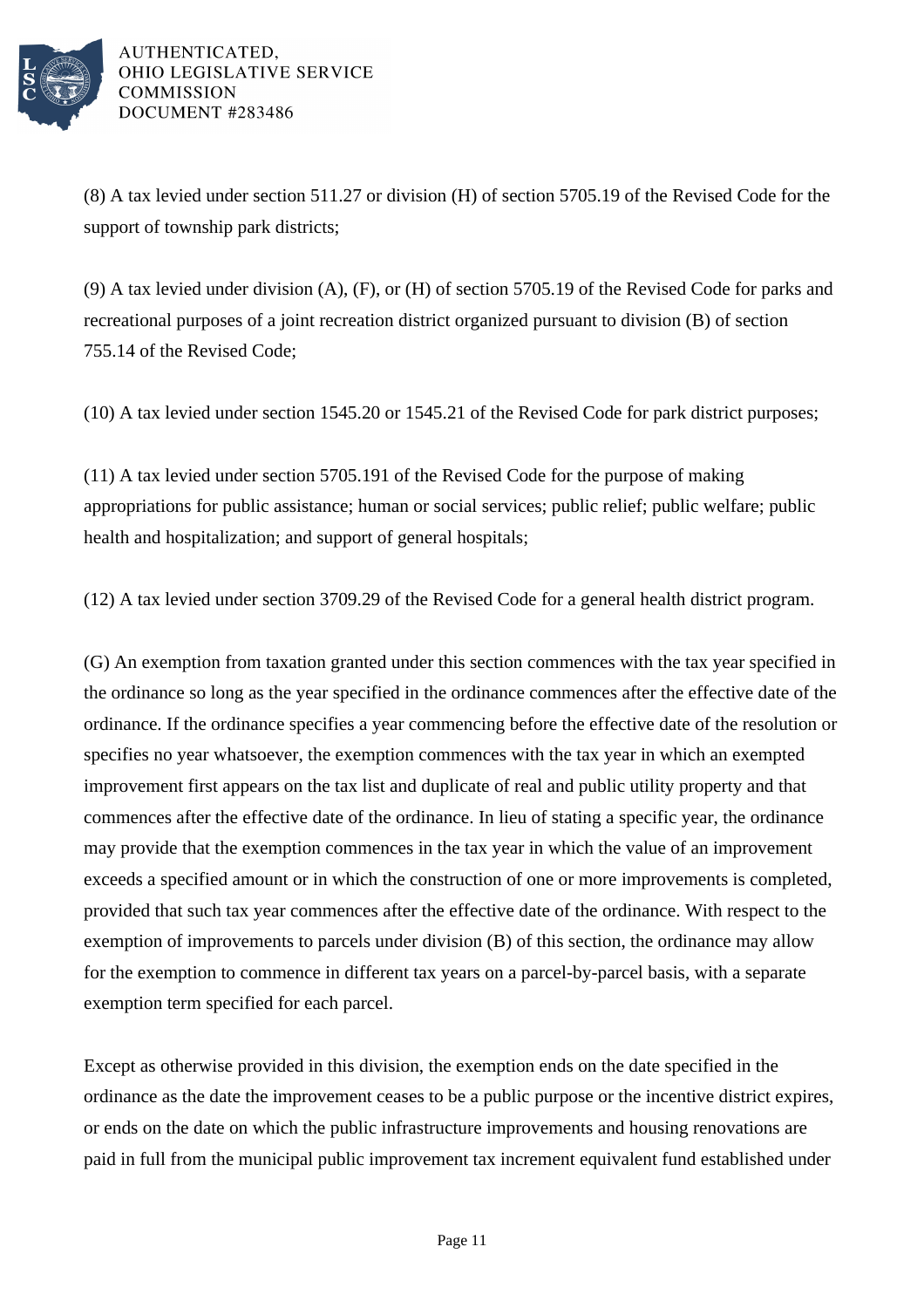

division (A) of section 5709.43 of the Revised Code, whichever occurs first. The exemption of an improvement with respect to a parcel or within an incentive district may end on a later date, as specified in the ordinance, if the legislative authority and the board of education of the city, local, or exempted village school district within which the parcel or district is located have entered into a compensation agreement under section 5709.82 of the Revised Code with respect to the improvement, and the board of education has approved the term of the exemption under division (D)(2) of this section, but in no case shall the improvement be exempted from taxation for more than thirty years. Exemptions shall be claimed and allowed in the same manner as in the case of other real property exemptions. If an exemption status changes during a year, the procedure for the apportionment of the taxes for that year is the same as in the case of other changes in tax exemption status during the year.

(H) Additional municipal financing of public infrastructure improvements and housing renovations may be provided by any methods that the municipal corporation may otherwise use for financing such improvements or renovations. If the municipal corporation issues bonds or notes to finance the public infrastructure improvements and housing renovations and pledges money from the municipal public improvement tax increment equivalent fund to pay the interest on and principal of the bonds or notes, the bonds or notes are not subject to Chapter 133. of the Revised Code.

(I) The municipal corporation, not later than fifteen days after the adoption of an ordinance under this section, shall submit to the director of development services a copy of the ordinance. On or before the thirty-first day of March of each year, the municipal corporation shall submit a status report to the director of development services. The report shall indicate, in the manner prescribed by the director, the progress of the project during each year that an exemption remains in effect, including a summary of the receipts from service payments in lieu of taxes; expenditures of money from the funds created under section 5709.43 of the Revised Code; a description of the public infrastructure improvements and housing renovations financed with such expenditures; and a quantitative summary of changes in employment and private investment resulting from each project.

(J) Nothing in this section shall be construed to prohibit a legislative authority from declaring to be a public purpose improvements with respect to more than one parcel.

(K) If a parcel is located in a new community district in which the new community authority imposes